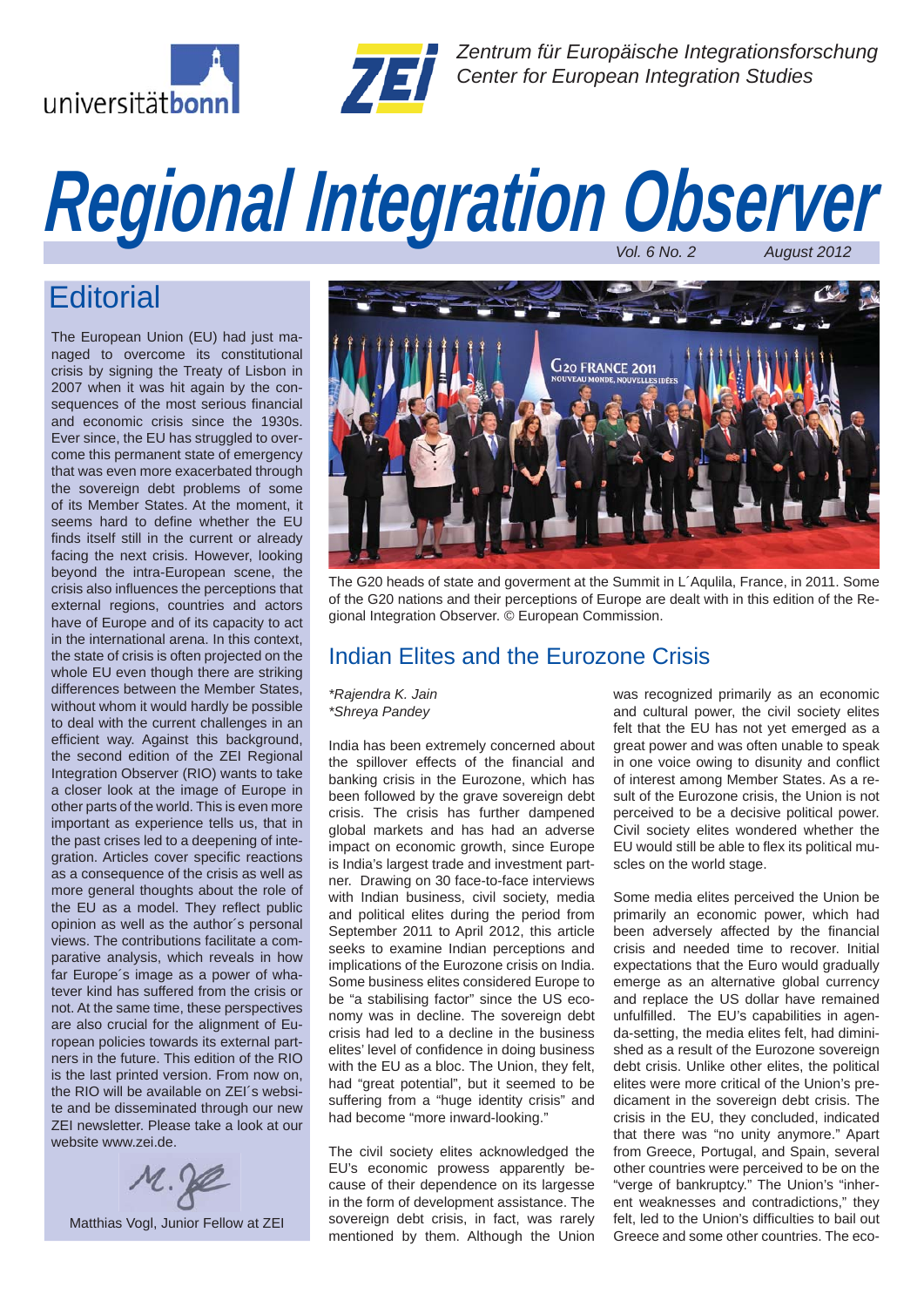nomic power of the Union, they said, had "faded because you are seeing the recession in European countries. The unemployed are marching on the streets in search of iobs." The Eurozone sovereign debt crisis had tarnished the Union's image as an economic power. Political elites were skeptical about the EU's role in international politics.

When Indian elites were asked whether they still perceived the EU as a leader in international politics, a majority did not think so. They had not yet "warmed up to the idea" as the Union still had a long way to go in having a consistent "common policy and common outlook." This led to a growing number of people wondering whether the crisis would lead to the breakup of the EU rather than "keeping it together." When the elites were asked to compare the Euro as a currency vis-a-vis the US dollar, almost all of them expressed a strong preference for the US dollar. To them, the American Greenback is "the most wanted, desirable, attractive and practical currency." Many elites acknowledged that the launch of the Euro had initiated a process of the eventual establishment of an alternative international currency, which contributed to a "more reasonable balance of power" in the international system. The Euro, however, has not been able to provide the "expected comfort factor" and it has not "reached the height that it was expected to attain". People within and outside the Union wondered "whether the Euro will continue or whether everyone will continue with the Euro." For a majority of Indian elites, economic issues were of foremost concern since the EU is "a single economic entity" and India's largest trading partner. Other issues that were considered to be important for India-EU relations included climate change, human rights and cultural exchange. To many elites, the conclusion of the FTA was of utmost importance.

When asked about what three thoughts or images come to mind when they thought about the EU, the elites mentioned images such "progress, general well-being of the people, European lifestyle, culture, civilization, amalgamation of nations, research, development actor, humanitarian approach, post-modern political integration and collective union." Economic aspects predominated in the portrayal of the EU as there was frequent mention of "a trade union bloc, high-tech business, financial crisis, news flow about the Eurozone crisis, currency, the Euro, economic challenges, financial problems, Greece, the rising debt troubles in the EU, survival of the EU, and whether the EU is contracting or expanding."

To most Indian elites, the crisis in the Eurozone reflected the fragility and deficiencies of the European Monetary Union and had undermined "economic and financial credibility" of the EU. Bail-out financial packages were perceived as "Band-Aid solutions" to keep things on hold for the next few years. Most Indian elites felt that the Union itself would survive the crisis and that Europe was capable of preventing a financial collapse, but there could be no quick fix methods. Despite the economic crisis, the elites still tended to look upon the Euro as still "a largely stable and powerful currency."

*\*Rajendra K. Jain is Chairperson and Jean Monnet Chair at the Centre for European Studies, Jawaharlal Nehru University, New Delhi, India.*

*\*Shreya Pandey is Assistant Professor of International Relations at the Central University of Jharkhand, Ranchi.*

### The Crisis Is Weakening the Power of EU as a Global Player

*\*Zhuyu Li \*Dan Yi*

After half a century of development, the EU has become an economic and political union of 27 member states. The further progress of European integration has created a new model of cooperation between and among the member countries, and the development of a further regional integration provides an example of great significance and far-reaching historical meaning. As an unprecedented innovation, the development of European integration requires the EU to continue to explore and draw its fresh experiences from its practice. Also, as the world's largest economy, a series of measures taken by the EU in response to the crisis and its effect will have a direct impact on the Euro and on the future and the fate of European integration, and it will have its crucial impact on the world economy and politics as well.

As the largest trading partner, an important pole and NATO members in the global multi-polar political landscape, the European Union has a self-evident strategic importance to China, and the future of the EU's and China's economic, diplomatic and international strategies are closely related since they need one another. After the 2008 financial crisis, the Eurozone economy has been in trouble, and the Euro is facing serious challenges unprecedented in the shadow of the sovereign debt crisis, foreign analysts and academic professionals have made their pessimistic predictions for the Eurozone and thus the EU's prospects. Whatever the predictions are, they are all manifestations of different worries that countries outside EU have about the future of the European integration.

From a historical perspective, the genesis of the European Union is directly related to the Second World War. The First and the Second World War were detonated in Europe; the fundamental reason for these wars was that the accumulated contradictions between countries brought by the European nation-state movement did not reach the results of reasonable political arrangements but rather war. The birth of the EU as a political alliance was to prevent war in Europe, drawing from the lessons of the two world wars, and history has proven that such a political arrangement has brought peace to Europe for more than half a century. Based on this, the birth and development of the EU have two notable features.

First, the practical functionalism in politics, meaning to create political structures on a European level through way of democratic negotiation and compromise. Second, the decision making process of European integration has always been elitist. First, a top-down political design is elaborated and only second this design is earning the public recognition in the EU member states.

Such characteristics make the EU's political arrangements congenitally fragile, as the design of the political elites prevails over a spontaneous desire of the people within a specific member state. Thus, the stability and development of the EU political framework must be legitimized on the basis of actual benefits for the member states. This is especially true on the basis of economic benefits and it could only be recognized and appreciated by the member states when their people can enjoy the economic and security "dividend." If the current economic crisis has a pesimistic prospect and the people in the member states can no longer share the "dividend", the political framework will naturally face a serious challenge. Breaking up the political alliance is not impossible. It may still be too early to sound the alarm, yet the near-future prospect of the Eurozone's economic development is quite bleak. Since the beginning of the debt crisis, the EU has introduced some measures of its own, but has not yet come up with substantive solutions. Greece, Italy, Spain and a few other countries have also stepped up reform efforts, striving to meet the measures authorized by EU in order to stay in the Eurozone. Yet in a situation of economic contraction, although the austerity measures are a must, they can also pose significant difficulties for the countries' economic recovery. The future development of the EU has at least two aspects worth mentioning: First, the crisis has its direct impact on Asia, China, and certainly on the world's future economic development; second, as long as the debt crisis lingering along without rescuing effects foreseen, it will certainly directly undermine the EU's ability in its handling of international affairs on a world scale. It should be noted that the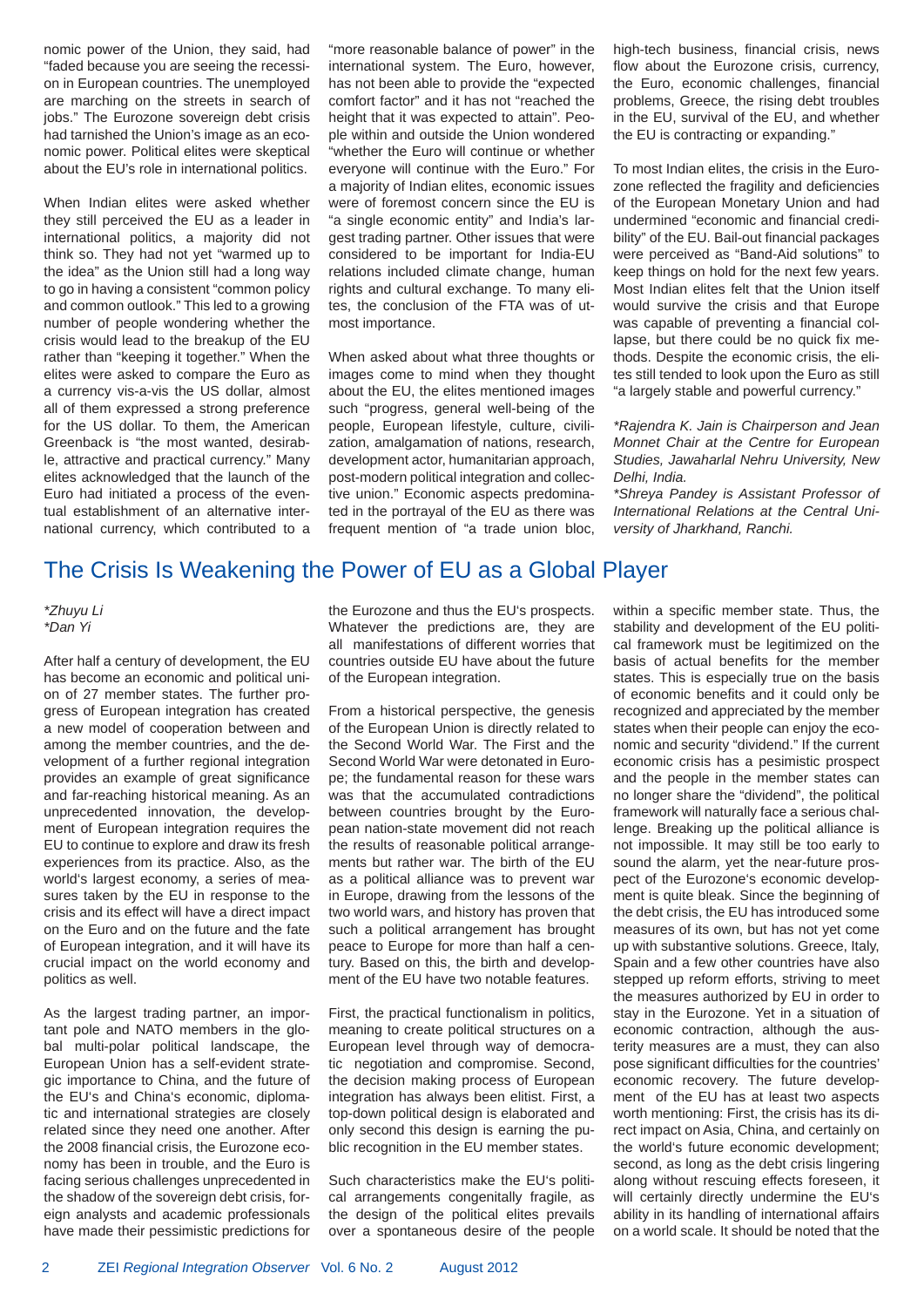current economic problem in the Eurozone crisis could be seen as the most serious crisis since the EU's foundation. In the context of globalization, this could also be seen as one of the most serious crisis since the end of the Cold War. As a global player, the EU's weakening in economic and political terms is not a welcoming sign. As for China, it is especially crucial that the EU gets back on the right track. As China-EU trading partnership is in such a interdependent situation, as China's economy is dependent on foreign trade, it is natural for China to worry about EU's future and to strive to find a way to help EU's recovery. Because of this interdependence, China has its own problems in maintaining a steady socio-economic development. China needs to see a healthier EU economy and to see a politically capable player on the world stage. It is in this crisis, ironically we may say, that China and

### Europe: The View from the United States

#### *\*Jeffrey Anderson*

There is no straightforward answer to the question "How do Americans perceive Europe as a regional block?" Generally speaking, perceptions today are somewhat more informed and more positive than those that reigned 25 years ago. However – mirroring the climate of opinion in Europe – Americans are still quite pessimistic about Europe, and many are dismissive. Some of this stems from a continuing lack of awareness of what is going on and what is at stake in Europe, and thus reflects poorly on the United States, to be sure. For those who follow developments in Europe, however, the sober assessments represent an understandable reaction to the shortcomings and failures of the European project. It is also fair to say that there is no dominant perception in the United States. It very much depends on which Americans are asked about Europe, and what they are asked.

Let's begin with those Americans who have the biggest stake in Europe's status as a regional block – the members of the transatlantic network, largely based in Washington. This is a diverse group, comprised of elected officials, bureaucrats, think tankers, journalists, and academics. They are linked by a set of institutions – the usual suspects in the transatlantic relationship: Atlantic Council, German Marshall Fund, American Institute for Contemporary German Studies, and so on. And although you will find that many of these individuals qualify as bona fide Europhiles, who think the best of and desire the best for Europe, they also constitute a demanding audience, with high – perhaps even unrealistic – expectations.

I recall a dinner hosted by a European official in Washington, DC in early 2010, a few months after the official appointment of Lady Ashton and Van Rompuy to their new EU have found a more common ground for cooperation, thus a greater basis for friendship. It is over 30 years since the friendly cooperation between China and the EU was established. Especially in recent years, with its rapid economic development, China's foreign relations have stepped into a new arena of strategic global politics. The relations between China and the EU have been gradually moving to a level of stability, with whatever term it is described. Both side have come to the conclusion that without each other's prosperity and stability, the future would be dim for them all.

The fact is that in such a swiftly changing world, the Chinese and European leaders have to reach a consensus on the development of cooperative relations, based upon respect for each other's crucial interests, mutual benefits. They have to have the po-

executive posts created by the Lisbon Treaty. Around the table were seated a number of American think tankers and journalists, and as the discussion about Europe's prospects unfolded, I imagined myself closing my eyes and being asked if I could guess what year it was – 2010, or perhaps 2000, or maybe even 1991 – based on the content of the conversation. Any one of these answers would have been correct, in light of the probing, skeptical questions directed by my tablemates at the host --"When will Europe start acting as a coherent entity? Whom should the Secretary of State call when she wants to speak to Europe?" – and the defensive nature of the answers – "European integration is a process. One must be patient and realize that consensus building takes time." The frustration and impatience of the U.S. transatlanticists emanates from a distinct generational vantage point. The official transatlantic network in Washington, DC is still very much in the hands of the cohort that weathered the Cold War years and brought the West's ship safely into port in 1989/90. Their conception of the transatlantic relationship and of the role that Europe can and should play is shaped indelibly by the common cause embodied in NATO and the defense of Europe against Soviet aggression. This grand project vanished virtually overnight in 1990, and no mission of comparable import and scale has emerged yet to take its place. For these former Cold Warriors, the health of the transatlantic relationship, and by extension the progress of Europe and our individual European partners, are measured against this old historical standard. As such, there is much to be found wanting.

If the malaise in official American circles about Europe is one born of historical knowledge and dashed expectations, the concerns circulating in the general public stem from the opposing vantage point – an litical will to overcome the difficulties and problems and create win-win conditions. The relationship between China and the EU has been successful in good times. Yet as an old Chinese saying goes: it is in the bad times when you could test a friendship. China would not like to see an EU breaking up and moving away from the centre of world stage. It definitely would not like see a weakening EU in a politically volatile world. It is time now to build more confidence between China and EU, to build more understanding and trust between these two economic and sometimes political partners. A healthier EU and a further developing China can benefit from each other, and from their successful cooperation can certainly benefit the world.

*\*Zhuyu Li and Dan Yi are both Senior Researchers at the European Studies Centre at Sichuan University in Chengdu, China.*

unsettling lack of understanding or care for what happens in the Old Country. Moreover, since the sharpening of the Eurozone crisis two years ago, average Americans have been fed a steady diet of negativity about Europe, which emanates from two sources. One source, regrettably, was the 2012 presidential primary campaign, which began in earnest in January and generated a steady stream of anti-European rhetoric from the candidates for the Republican Party nomination. The caricature of Europe sketched almost continuously by candidates Romney, Perry, Gingrich, Bachmann, and Santorum – a moribund, socialist backwater slipping into decline and irrelevance – served as a domestic political foil to lampoon the Obama Administration as an American version of this failed experiment in social engineering. But it fed deep-seated biases against Europe in a sizable portion of the American electorate.

Alongside the anti-European political rhetoric, which has diminished since Romney secured the Republican presidential nomination in May, is the media narrative of the ongoing Eurozone crisis, which is (understandably) unkind to Europe. I do not mean to suggest that American journalists are going after Europe, although it would not be difficult to find examples of media figures who are unabashedly dismissive of the European project. In some ways, journalists are simply reporting – and the story line is by now familiar and predictable: Greece (or Portugal, or Spain, or Italy, or perhaps even Slovenia) teeters on the brink of financial catastrophe; the EU leaders convene at a summit, and issue bold pronouncements and promises of resolute action; the markets respond enthusiastically for a few days, until reality sets in; then Greece (or Portugal, or Spain, or Italy, or perhaps even Slovenia) teeters once again on the brink of financial catastrophe; and so on and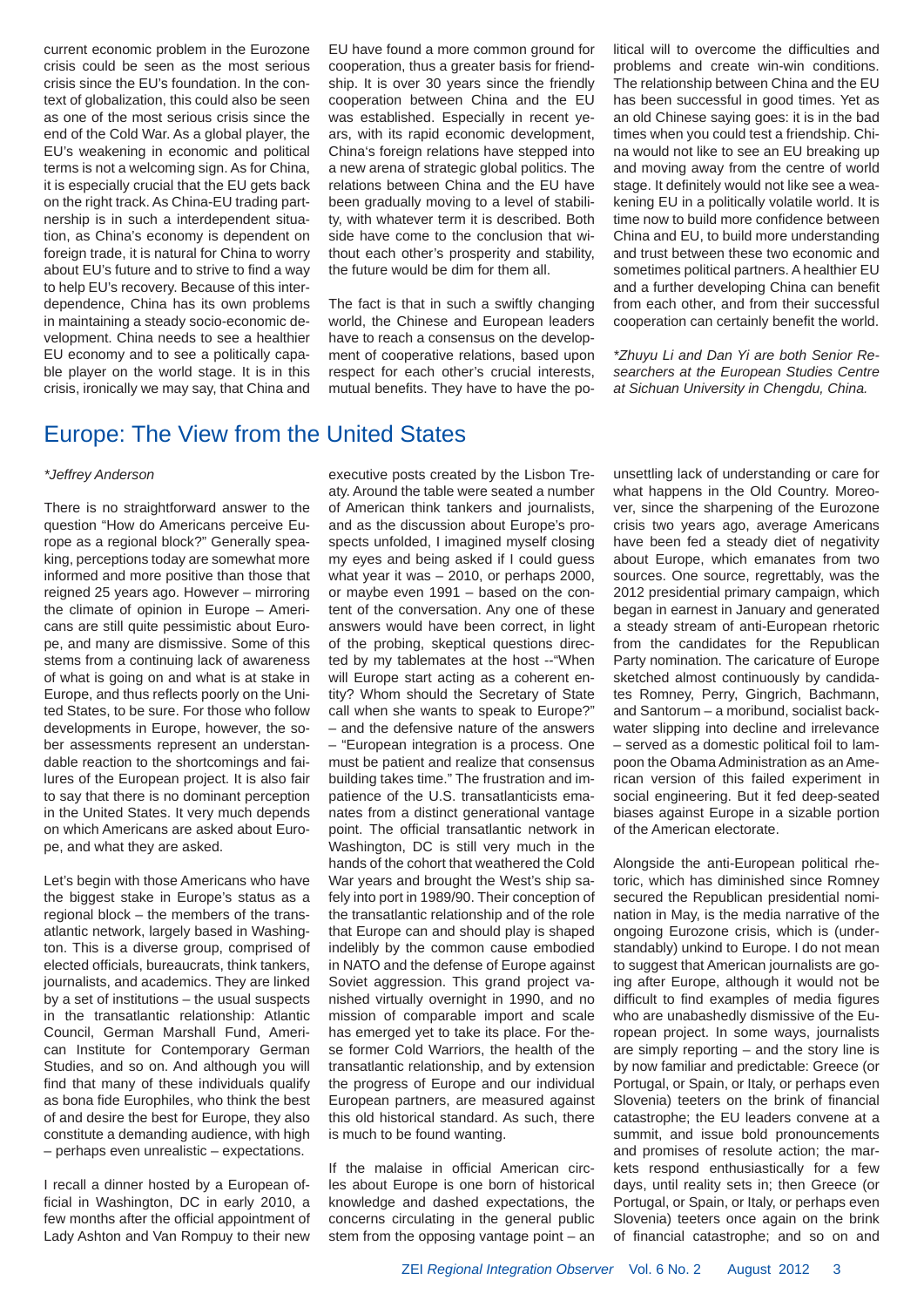so forth. The impression conveyed is one of division and impotence, which does not foster positive impressions of Europe as a regional block. None of this can be terribly surprising for European audiences. After all, when things aren't going well in a public manner at home, the neighbors will start to wonder. Europeans can still be disappointed and concerned, though. They can also be hopeful. My sense is that the decline in Europe's stock value among the American public is not only relatively superficial, it is also transient. In other words, it is a simple reflection of Europe's struggles, which means that (if and) when Europe pulls itself together and emerges from this crisis, its public stock in the United States will rise. Less clear, though, is the assessment of Europe's prospects as a regional actor among the members of the transatlantic network. The most productive way forward is complicated. But I would say simply that any attempt to restructure the relationship around a second grand project is doomed to fail. Such projects simply don't exist, and moreover neither partner is equipped

any longer to dedicate themselves exclusively to such grand pursuits. The future of the US-European partnership resides in a host of smaller scale, but no less important objectives – energy conservation and sustainable development; climate change; homeland security – for which Europe in particular is eminently positioned to act as a capable and coherent partner.

*\*Jeffrey Anderson is Professor at the Edmund A. Walsh School of Foreign Service at Georgetown University, Washington D.C.*

### Perceptions of the European Union in West Africa

#### *\*Wautabouna Ouattara*

According to the statement following the EU-AFRICA Summit in Lisbon in 2008, the new EU strategy is focused on the implementation of a framework of actions in order to help Africa to get back on the way of the sustainable development and to reach the Millennium Development Goals (MDGs). The priority areas of intervention are peace, security and good governance, necessary for the creation of an environment convenient to growth, trade, interconnection and social cohesion. Beyond these good offices, the recent economic and financial crisis in the Eurozone seems to show how much the EU as a regional block remains fragile and deeply divided. This is the perception in West Africa of this long-standing partner and close neighbor, being for a long time presented as a model of regional solidarity and integration. West Africa unfortunately became a zone of instability where regional integration institutions such as Economic Community of West Africa States (ECOWAS), West African Economic and Monetary Union (WAEMU) and River Mano Union (MRU) are still struggling to solve the problems related to cross-border criminality, food security in Sahel, growing poverty, endemic diseases and armed conflicts. The current military and political crisis in Mali and Guinea-Bissau are evidence that this part of the continent is still facing difficulties in creating a sustainable climate of peace and stability. The expectations of the West African populations from the EU remain important, in particular, in support for efforts in the search of peace and security. However, the responses are still below expectations. Rightly, many Africans don't believe in the providential EU assistance anymore, itself faced repeated crisis.

What should West Africa hope from the EU when the main principles of solidarity seem to be harshly tested by the crisis in Greece and its future in the Eurozone? The image given by the EU at the moment is not impressive. It is not the homogeneous regional block whose qualifications were so promoted! Economic and financial crisis persisting in Italy and Spain are, in reality, evidence of the fragility of the EU and point out the relevance of monetary and fiscal policies. The European vision led by German and French leadership is more and more criticized in the Eurozone. For West Africa, the EU has never appeared so fragile and divided. Unfortunately, populations continue to expect more from Europe who does not always bring correct answers or offer a good example. When will Africans finally take conscience of the strength of union and anticipation?

*\*Wautabouna Ouattara is Program Manager at the West Africa Institute in Praia, Cape Verde.*

### A Mediterranean Perspective of the EU Crisis

#### *\*Stephen Calleya*

The historical developments that have taken place across the southern shore since the Arab upheavals in 2011 have so far not triggered a European re-think when it comes to further integrating relations between Europe and the Mediterranean. The global economy is going through the worst economic crisis since the Great Depression of the 1930s and there is no light to indicate that we will be coming out of this tunnel anytime soon. In Europe, the economic crisis has brought into question the credibility of the process of regional integration over the past fifty plus years. The financial crisis, which began in 2008, characterized by plunging stock markets, an insecure financial system and worries of moral hazard continues to persist as many countries struggle with prospects of no or low economic growth, rising unemployment and the necessity to implement unpopular austerity measures.

The Eurozone has been particularly hard hit by the ongoing crisis, which has required drastic and unprecedented action to be taken in light of downgrades from rating

agencies and serious risk of a break-up of the currency union. This has necessitated the EU and IMF agree to bailout packages for Greece and others for the Irish Republic and Portugal in an attempt to avoid these countries having to default on their enormous amounts of debt and prevent the risk of contagion to other European economies. Pressure continues to mount on other southern European countries including Spain, Italy and Cyprus, which have all sought European Union financial support. Across the Mediterranean an incredible transformation of the geopolitical landscape is taking place with autocratic systems of governance being removed by their people who aspire to have a better way of life. The 2011 wave of revolutions in the southern Mediterranean countries of Tunisia, Egypt and Libya creates a more conducive context within which closer political and economic relations between the EU and the Mediterranean can be established.

In the post-Cold War world there has been a tendency for the process of globalisation to focus too exclusively on economic growth at the expense of the sacrifices that have to be made at a social level. International financial organisations are more often than not showing no pity with the poor sectors of society. Almost two decades have passed since the signing of the Barcelona Declaration in November 1995, when the Foreign Ministers of the EU and their counterparts from twelve Mediterranean countries pledged to progressively establish a Euro-Mediterranean area of peace, stability and prosperity at the horizon of 2020. Since then, profoundly asymmetrical developments in the EU and the Mediterranean have taken place: an EU frantically struggling to keep up with the constraints of globalisation, a Mediterranean falling further behind.

In recent years the EU has been moving into new areas. It has undertaken three major constitutional reforms, the Amsterdam, Nice and Lisbon Treaties. It has successfully introduced a common currency, the Euro. It has virtually completed its single market for goods, services, capital and people. It has started to develop a common security machinery. The EU has also made great strides towards a common area of law and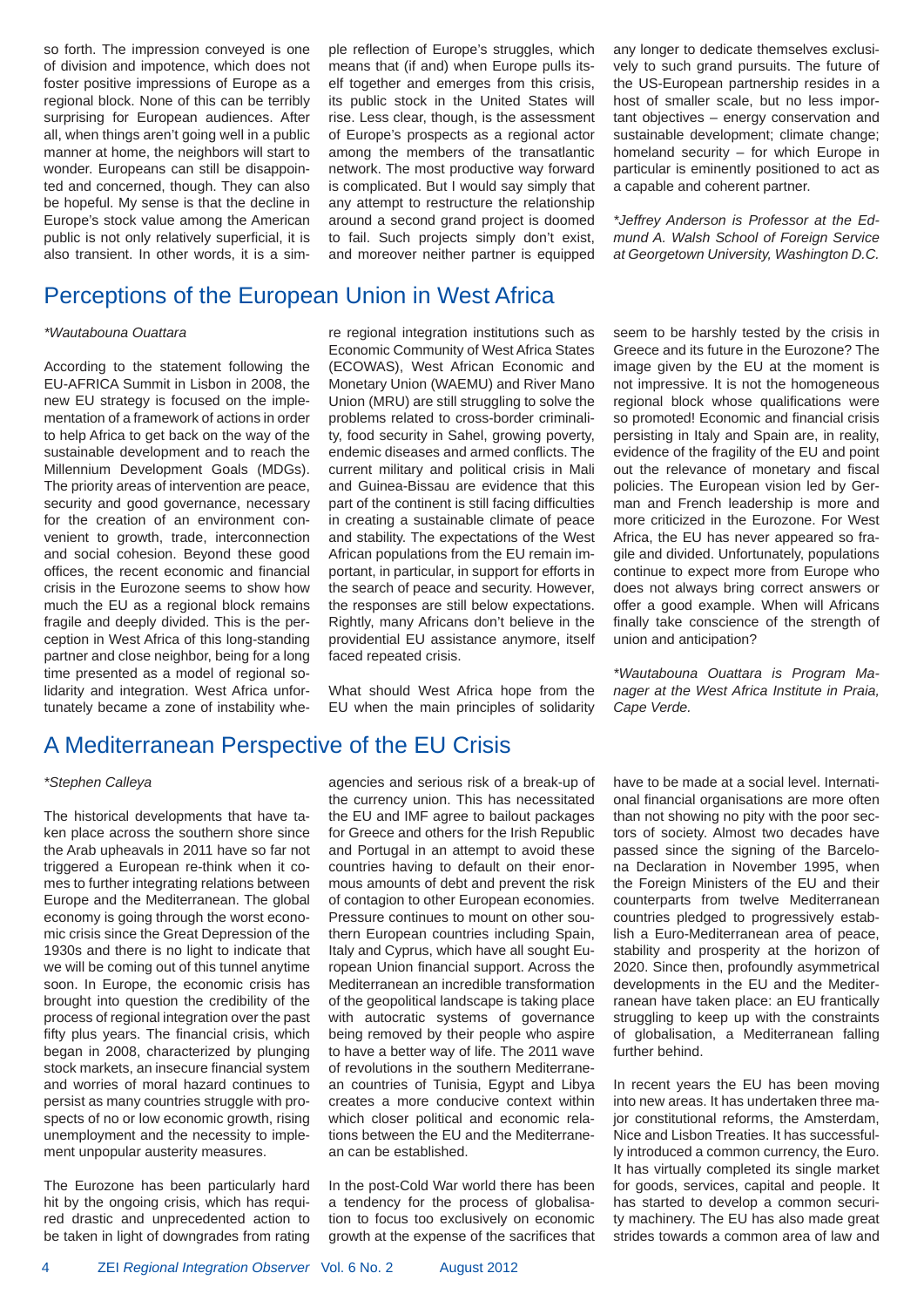security and it has set itself the objective to become a knowledge society and a common area of research and science by 2020. The European Union has also proceeded with its 6th enlargement in 2007. The accession of twelve new member states since 2004 has lead the EU to experience a fundamental transformation process at an economic, social and political level of operation. During the same period, most of the EU`s Mediterranean partner countries have moved ahead very slowly. The prosperity gap with Europe, especially Central European countries, has further widened. It would have widened even further without the positive fluctuations in the price of oil from time to time and a significant slowdown of demographic growth. Integrating the Mediterranean into the twenty-first century international system through forward looking mechanisms that embrace the strategic objectives outlined in the Barcelona Declaration of November 1995 and a sustainable Middle East Peace Process is the immediate challenge that the international community must confront. Otherwise transnational sources of instability emanating from the Mediterranean will continue to manifest themselves at a regional and international level and the perceptual and prosperity gap between the southern and northern shores of the Mediterranean will further widen. If more attention towards the Mediterranean is to be forthcoming it is crucial that more awareness is raised about the reality that there can be no security and stability in Europe if there is no security and stability along the southern shores of the Mediterranean. If the European Union cannot successfully project policies of stability in its immediate neighbourhood across the Mediterranean, its more ambitious goal of becoming a global source of stability will remain a fallacy.

European Union policy towards the Mediterranean must thus be seen as a litmus test of the European Union's objective of assisting in the improvement of livelihoods in states that border its own member states. Moreover, the Euro-Mediterranean track record will also have a major bearing on the extent to which the European Union is able to influence positively development in Africa and the Middle East.If the EU could muster the political will to offer a quasi-membership perspective to states in the MENA region, this would fundamentally change the nature of relations in this area of international relations. While the immediate concern remains ensuring that the EU and Eurozone remain economically sustainable, it is also important that the EU seek to support the economic reform programme that will be necessary if the expectations of North African citizens are going to be met.

In a world where global inter-connectivity is allowing for the free flow of trade and capital at ever-increasing volumes, the EU must recognize that its southern neighbours offer it an immense market where trade and investment can increase significantly. Such a strategy would provide the EU with an important future EU growth perspective that will assist in superseding its current crisis of confidence. It remains to be seen whether the EU is strategically prepared to launch a Mediterranean policy that seeks to seize on the new opportunities that have been triggered by the ,Arab Spring' of 2011 to create a more dynamic political, economic and cultural Euro-Mediterranean orbit of relations as envisaged in the Barcelona Declaration of November 1995.

*\*Stephen C. Calleya is Director of the Mediterranean Academy of Diplomatic Studies at the University of Malta.* 

### Where does the EU stand? Perceptions of the GCC States

#### *\*Christian Koch*

The Gulf, comprising of the six countries of the Gulf Cooperation Council (GCC - Bahrain, Kuwait, Oman, Qatar, Saudi Arabia and the United Arab Emirates) plus Iran, Iraq and Yemen, is strategically one of the most important regions for the world at large. It is also a geographic neighbor to the EU. As such, relations between the two regions are of enormous importance with implications for both sides. Given this fact, the EU and the GCC, with the latter being established in 1981, signed a Cooperation Agreement in 1988 providing a framework for the development of mutually beneficial ties. From the outset, the European integration experience represented a model for the young GCC institution to emulate and follow. Given the history of antagonistic regional relationships and the existing mutual (mis)perceptions between the GCC and their neighbors Iran and Iraq, Europe was seen as having something very valuable to offer to the Gulf given Europe's own history of strife and national animosity. The fact that Europe grew into a continent of overlapping institutions where disputes and disagreements could be handled in a constructive and mostly mutually beneficial manner was a development that found resonance in the Arab Gulf states. The GCC could therefore be seen also as an attempt to place the Gulf region on the same path where the regional states – including Iran, Iraq and Yemen – could ultimately come together to promote confidence-building as well as practice conflict prevention and ma-

#### nagement.

Such an ambitious attempt of constructing regional security architecture for the Gulf region has, of course, failed to materialize. In response, the GCC states focused on their economic and social integration with the process again very much modeled on that of the European Union. In 2003, the GCC established a Customs Unions, followed by the 2008 decision on developing a common single market, and finally, in 2010 the announcement to pursue a unified currency. And with recent developments in relation to the Arab uprisings in the beginning of 2011, the calls for further steps have been raised. Prince Turki Bin Faisal Al-Saud from Saudi Arabia has suggested that the GCC's structure should be reformed to become a union, again following that of the EU. The proposal for a union structure is currently being debated within the GCC with further decisions expected by the end of 2012. Nevertheless, there is another side of the coin. Given that almost 25 years have passed since the signing of the EU-GCC Cooperation Agreement and that actual accomplishments of the agreement have fallen way short of expectations, the model character of the EU is no longer without its critics. Yet, points of contact, both at the personal and institutional level, have increased and a Joint Action Programme (JAP) agreed to in 2010 is in place, but the big breakthrough on a Free Trade Agreement remains a painfully missing milestone. The lack of clear benefits has been supplemented by the recent crisis in the Eurozone. As a result, fundamental

questions have emerged as to the actual drivers that promote mutual ties. Europe is not a major consumer of oil from the GCC states, trade and commerce is mostly oneway from Europe to the region and Asia is emerging as the true market for the GCC states. On security matters, Europe does not play an overt security role in the region with the result that the GCC states do not see Europe as being a security actor in its own right. Even politically, the EU is still seen as a dwarf when compared to the US.

All of this is supplemented by the fact that GCC-EU relations remain defined by certain dichotomies. Numerous ones exist – structurally two quite different organizations trying to build an institutional set of ties, differences in the bi-lateral approaches pursued by respective member states on both sides, and different priorities as far as the expectations of the other are concerned. For the moment, there is no indication that EU member states will at one stage pursue their relations with the Gulf in greater collectivity or that the GCC will evolve into an institution that can be equated with the EU in institutional terms, thus, setting the basis whereby the GCC can negotiate with the EU on a comparable level. The bottom line is that it has become difficult to identify where Europe can bring actual value to the priority issue list as far as the GCC states are concerned. The model character of the EU is therefore beginning to fade.

*\*Christian Koch is Director of the Gulf Research Center Foundation in Geneva.*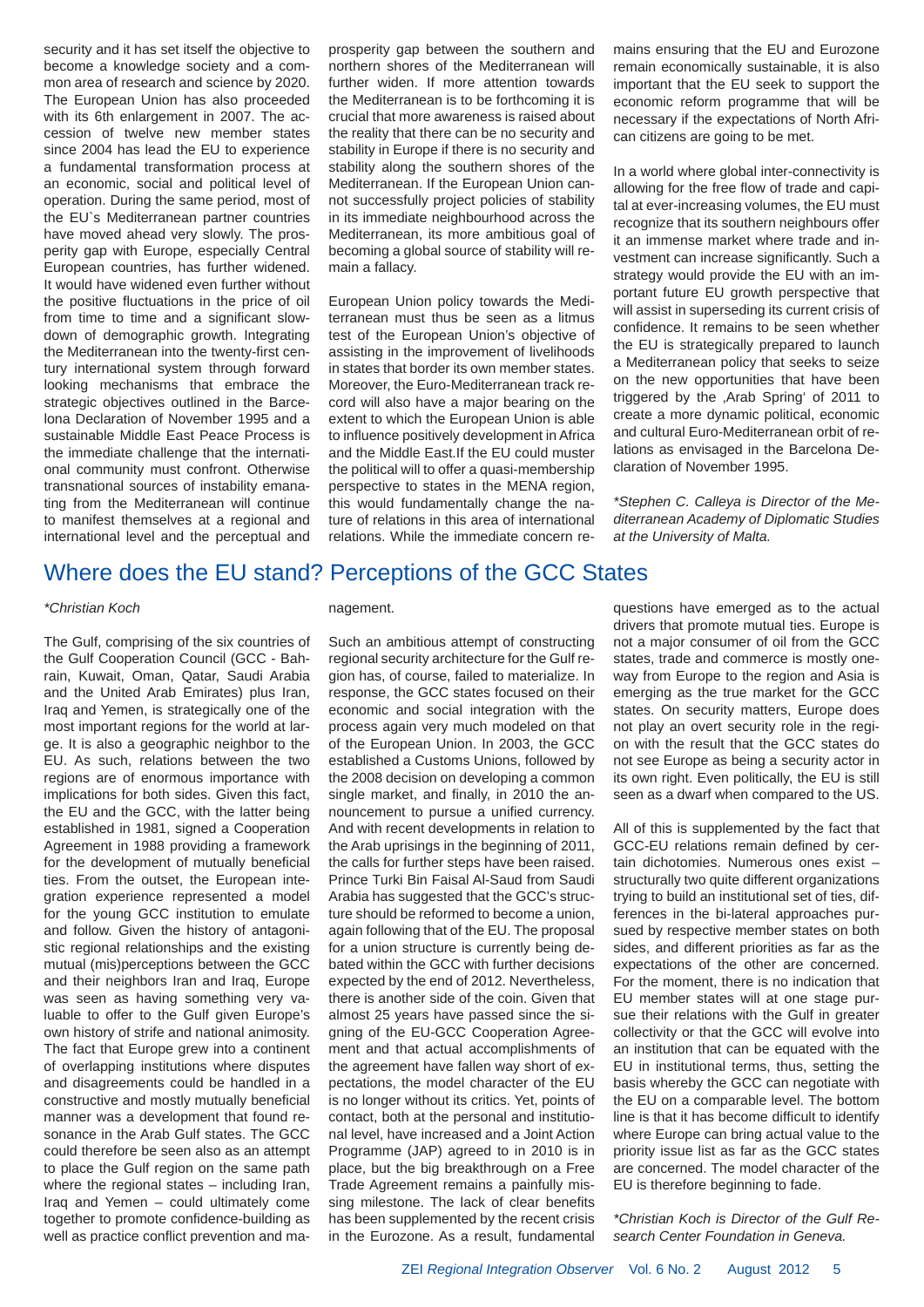### What Lessons Can We Draw from the EU's Recent Difficulties?

#### *\*Félix Peña*

Not necessarily a model to be applied in different realities. But the European integration process has at least been perceived frequently as a valid point of reference for those interested in promoting regional integration in developing countries. This has been the case especially when countries of a Latin American sub-region voluntarily took the political decision of working together with the aim of gradually building some modality of economic community, including common rules and institutions. In that respect, the more notorious experiences have been those related with the Central American, Caribbean, Andean and southern South American nations.

That perception could be one of the reasons of concern raised by the actual EU crisis in the Mercosur region. In no way is it the only reason. Perhaps the impact of the future evolution of Europe in the global economy attracts greater attention in South American governments and businessmen. But keeping in mind that Mercosur also has strong difficulties achieving its main objectives, it is useful to raise the question about what could eventually be learned from the difficulties facing the EU. This could be particularly useful taking in consideration that after the Mercosur Summit in Mendoza (June 2012) a debate about its future has been open in its member states. It seems that at least three main lessons could be drawn by them from the EU crisis:

The first one is that voluntary integration among sovereign nations requires permanent adaptations to changes in their domestic and international environments. It is naïve to pretend a fixed plan toward any long term objective. Roadmaps and working methods should be permanently adapted to new circumstances. How to produce this adaptation preserving, at the same time, the accumulated assets of years of working together, is then a big challenge. and not only for the EU. This will most probably require a kind of metamorphosis and this implies a lot of political skills. Adaptations become more necessary when citizens began to doubt the convenience for their own country to continue working together with nations with whom they share a geographic space. It could arrive at a point in which they perceive the integration process as part of their problems and not of any solution. Sometimes this is the result of not recognizing the problems of the people of another member country as being their own problem. If that is the situation, a frank explanation to the citizens of the different countries of what the costs could be for them given a failure in the integration process seems to be necessary. Particularly if the political leadership perceives that they don't have rational options to the idea of working together with their partners.

Preserving the win-win perceptions among the people of the member countries is then one of the main challenges faced by the construction of any voluntary integration process. This is more difficult in a context of deep global economic and political transformations as we are facing these years. The impacts of those changes sometimes are very different from one member country to another. It could then weaken the idea of being in the same boat, or increase the perception of the advantages of navigating alone to better tackle the challenges posed by new realities. The notion of "each nation for itself" could then jeopardize the core idea of working together among nations of the same geographic space, especially if institutions with the capability of expressing a common vision do not exist or are not able to undertake the necessary leadership.

The second lesson is that there is no unique model or formula to produce that adaptation to an environment of deep changes. There are obviously limits to the imagination about how to tackle the main problems that are faced. They could be the result of political, economic and legal constraints. But at the same time, with a mix of political will and technical capabilities –and eventually, good luck- it is always possible to draw mechanisms that could contemplate the new realities and the different interests of member countries. Most likely this will imply heterodox and flexible formulas including those requiring multiple speeds, variable geometry and "à la carte" approaches.

And the third lesson is that to succeed in the difficult task of integrating sovereign nations through a voluntary and long term process implies, at the same time, effective common disciplines and a clearly defined national strategy by each of the participant countries. The dynamic interaction of both factors seems to be crucial precisely to preserve the "win-win" situation among the members of a common integration process, and here is where flexibility of concepts. mechanisms and instruments become so important. It facilitates the continuous adaptation of the process to new realities. And this becomes more important when those new realities have different impacts in each of the member countries due, eventually, to asymmetries of relative power, dimension and degree of economic development among them. Perhaps the more important conclusion that we could draw from the recent European experience is that in critical moments, when the main idea of working together among sovereign nations could raise doubts in some or in all the participant countries, what becomes necessary is a frank debate in each country – with a large participation of their citizens – about the political and economic costs of failure and the feasibility of different options. What is normally referred to as a "Plan B." If this option exists, it would be logical to follow it and to withdraw from the integration process.

But if for participant nations the costs of failure are high, and at the same time a rational and feasible doesn't appear to exist option to the membership of an integration process, the debate should concentrate itself on how to continue working together, introducing all the adaptations that would be necessary to assure the effectiveness of the process and, at the same time, to preserve its "win-win" condition.

*\*Félix Peña is Professor at the University Tres de Febrero in Buenos Aires, Argentina* 

### Europe in Times of Crisis: Perceptions from the Asia-Pacific

### *\*Natalia Chaban \*Martin Holland*

External images of the European Union remain a fascinating puzzle for the Union and its international partners. The EU's self-vision encompasses a set of particular norms and values – respect to human rights and freedoms, democracy, good governance and the rule of law – which govern its dialogue with its own citizens and governments, as well as with the rest of the world. Scholarly reflections on this selfassessment include the descriptions of the Union as a "civilian" (Dûchene 1972), "gentle" (Merlini 2001), "normative" (Manners 2002), "smart" (Wilson 2008) and "ethical" (Nunes 2011) power. However, it remains unclear if these Euro-centric visions strike a chord with the external views on the EU and whether there is any mismatch between internal and external expectations. External indifference may indicate a low regard of the Union's capabilities as a leading player and prompt internal reassessment of the legitimacy of the "European project".

The Eurozone sovereign debt crisis has put the EU under greater scrutiny because of the potential damage to its external image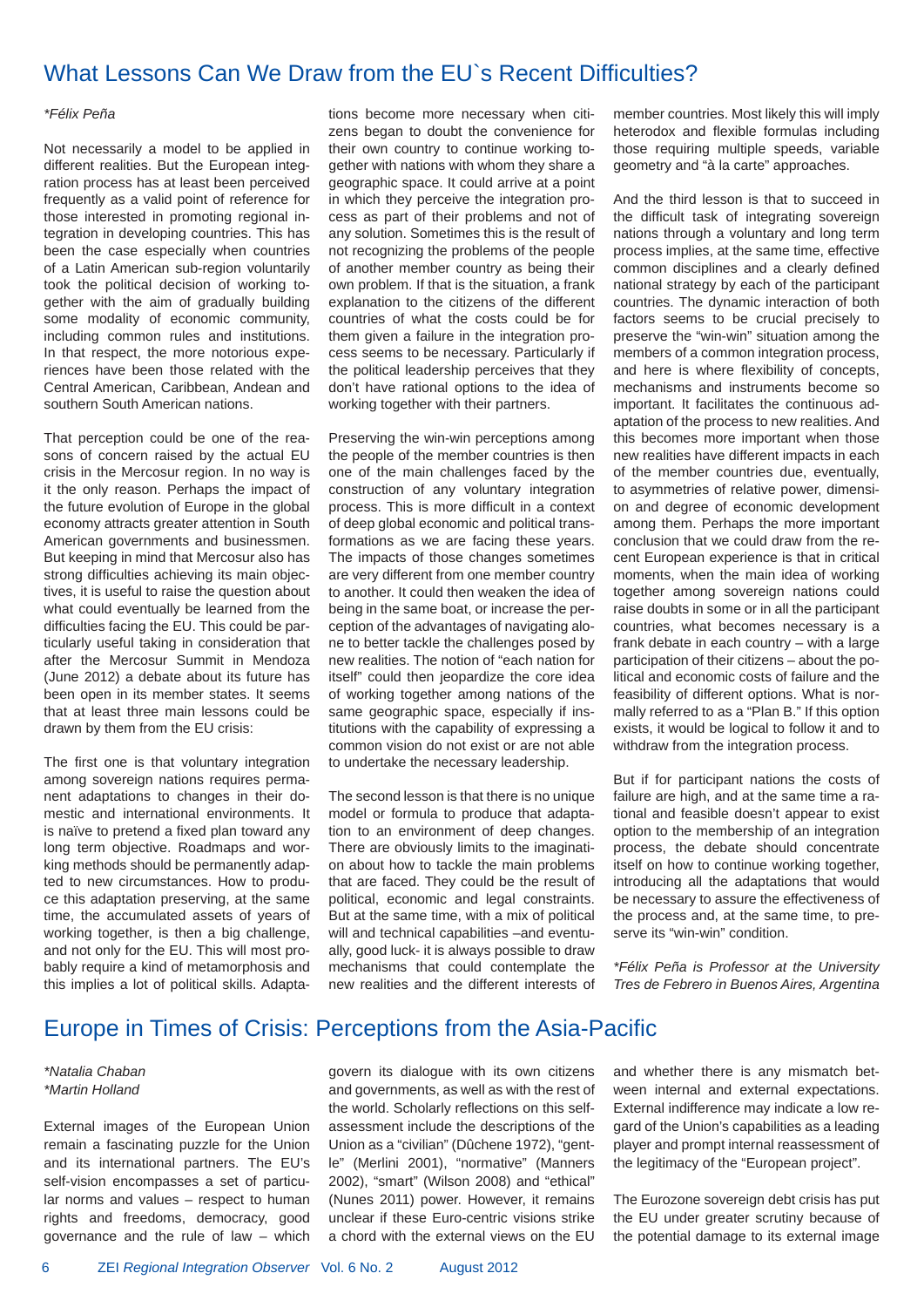as a well-governed entity, an important basis for the EU's attraction as a soft power. The Lisbon Treaty innovations of 2009 – including new posts (High Representative for Foreign Affairs and Security Policy) and bodies (the European External Action Service) promised to propel the EU into "…a major actor in global affairs" (Emerson et. al., 2011). Yet, the Eurozone debt crisis has interfered with and distracted from this agenda. It has re-channeled the EU's priorities from external to internal modes, producing a double negative impact on the EU's relation with its international partners. Not only has the EU become even more 'inward looking' due to its financial and economic woes, but the image of the 'sick man Europe' trapped in a severe crisis has captivated the attention of international media, general publics and stakeholders.

Over the last decade, the National Centre for Research on Europe, New Zealand, has researched external perceptions held towards the EU across 20 Asia-Pacific locations (Holland et al 2007, Chaban & Holland 2008; Chaban et al 2009, Holland & Chaban 2010).<sup>1</sup> The latest stage of this project (2010-12) assessed EU perceptions in ten Asia Europe Meeting (ASEM) "Asian" member states: Japan, China, South Korea, India, Singapore, Thailand, Malaysia, Australia, New Zealand and Russia. The timing was fortuitous as it facilitated an assessment of the Union's images as the Eurozone debt crisis unfolded. The following analysis provides a snapshot of the key findings. The database from this project comprised three elements: media content analysis from 30 representative newspapers<sup>2</sup> and 10 prime-time television newscasts on a daily basis for the first six months of 2011; 391 semi-structured faceto-face interviews<sup>3</sup> with key informants (politicians, business people, newsmakers and civil society leaders); and, an online survey4 of 10,000 respondents (margin of error  $±2.5%$ , stratified according to a number of demographic categories administered in April 2012 by TNS London).

An initially striking observation was the dichotomy between the media's heavy focus on the debt crisis featuring (melo)dramatic

| Table 2: Most frequent adjectives corresponding to the respondents' perceptions of the EU |        |                 |          |          |  |  |  |
|-------------------------------------------------------------------------------------------|--------|-----------------|----------|----------|--|--|--|
| Country                                                                                   | 1st    | 2 <sub>nd</sub> | 3rd      | 4th      |  |  |  |
| <b>Australia</b>                                                                          | Modern | Peaceful        | Fair     | Arrogant |  |  |  |
| China                                                                                     | Modern | Efficient       | Strong   | Arrogant |  |  |  |
| India                                                                                     | Modern | Efficient       | Peaceful | United   |  |  |  |
| Japan                                                                                     | Modern | Peaceful        | Likeable | United   |  |  |  |
| S. Korea                                                                                  | Modern | Peaceful        | Likeable | United   |  |  |  |
| <b>Malaysia</b>                                                                           | Modern | Efficient       | Peaceful | Likeable |  |  |  |
| New Zeal-<br>and                                                                          | Modern | Peaceful        | Fair     | Arrogant |  |  |  |
| <b>Russia</b>                                                                             | Modern | United          | Likeable | Strong   |  |  |  |
| <b>Singapore</b>                                                                          | Modern | Peaceful        | Fair     | Likeable |  |  |  |

descriptions of the situation in Europe visà-vis a more constructive and sober images of the EU among the national stakeholders. The dichotomy is, perhaps, not surprising stemming from the mainstream media's hunt for the sensational and dramatic in order to 'sell' the news – and the Eurozone debt crisis fits this profile. However, the interviewed national stakeholders did not necessarily rely on this news source and reported personal contacts and exposure and highly specialized sources of information as the more influential channels of information about the current situation in Europe. With this diversity of sources in mind, the majority of interviewed elites did not perceive the EU's importance plummeting in the future: indeed, in China, India, Malaysia and South Korea, the EU's importance was even seen to grow in the future. However, consistently across all countries the most pessimistic and skeptical views came from the media who typically expressed critical opinions on the EU's actions. Arguably, this attitude towards the EU could have been informed by the pervasiveness of other international media sources which prioritized negativity towards the debt crisis. Indeed, 14% of all EU news in 2011 came from the British wire Reuters. Paradoxically, despite its propensity for excitement and sensation, the Eurozone crisis did not dominate Asia Pacific media coverage. Compared with earlier studies, the Eurozone crisis only partially raised the EU's overall media visibility.<sup>5</sup> The EU was most reported in the daily press in Japan (with 99 news items

| Table 1: Spontaneous Images of the EU |                   |                 |         |                |  |  |  |
|---------------------------------------|-------------------|-----------------|---------|----------------|--|--|--|
| Country                               | 1st               | 2 <sub>nd</sub> | 3rd     | 4th            |  |  |  |
| China                                 | €                 | Europe          | Union   | France/Germany |  |  |  |
| India                                 | France            | €/UK            |         | Europe         |  |  |  |
| Japan                                 | €                 | EU              | Europe  | Greece         |  |  |  |
| S. Korea                              | €                 | EU              | Greece  | Economy        |  |  |  |
| <b>Malaysia</b>                       | Europe            | €               | Economy | UK             |  |  |  |
| <b>Singapore</b>                      | Europe            | €               | Germany | Union          |  |  |  |
| <b>Thailand</b>                       | €                 | EU              | UK      | France         |  |  |  |
| <b>Australia</b>                      | Europe            | €               | Greece  | Germany        |  |  |  |
| <b>New Zealand</b>                    | Europe            | €               | France  | Germany        |  |  |  |
| <b>Russia</b>                         | Union/Association | Europe          | €       | Economy        |  |  |  |

per paper per month) and China (with 71). The least reportage was registered in South Korea (averaging just 9 news items per paper per month); this could be explained by the fact that the EU-Korea FTA, a main subject in EU coverage in the past, had been signed and media attention switched to the US-Korea FTA negotiations. Whatever the circumstances, the EU's coverage circa the crisis actually decreased in Korea when compared with data from 2006. Furthermore, in most of the countries studied, EU reporting predominantly appeared in specialized business papers, not the popular press.<sup>6</sup> Finally, the visibility of the EU on prime television news was miniscule – the leader in EU television coverage, CCTV of China, broadcast an average of just 13 EU news items per month. Importantly, EU media visibility also tended to be peripheral rather than the main focus of a story. In total, 50% of all news mentioned the EU just briefly (in one or two sentences): the only exception was Russia where the media preferred to profile the EU as a major actor. This high intensity is intuitively understandable – the EU shares with Russia its neigbourhood, and the Union is Russia's key trading partner and a point of political and cultural references. For other ASEM countries, the EU remains a distant partner – geographically, culturally, politically.

Thematically, newsmakers' obsession with the Eurozone crisis meant that there was less space available to EU news on other topics. The share of political news in each country decreased over time<sup>7</sup>, including the EU's political/diplomatic actions globally. Overall visibility of Catherine Ashton was half that of the ECB's Claude Trichet (in general, the visibility of the ECB, an almost invisible EU institution in the past, has skyrocketed), as well as significantly lower than that for Angela Merkel and Nicholas Sarkozy. Two other European Union political leaders – European Commission President Barroso and European Council President van Rompuy – were reported even less frequently than Ashton. It seems that for the Asia-Pacific news media the idea of the EU as 'Europe of nation states' is enduring and the Eurozone debt crisis acted to solidify this impression. In addition to the decrease in political coverage, news covering the EU